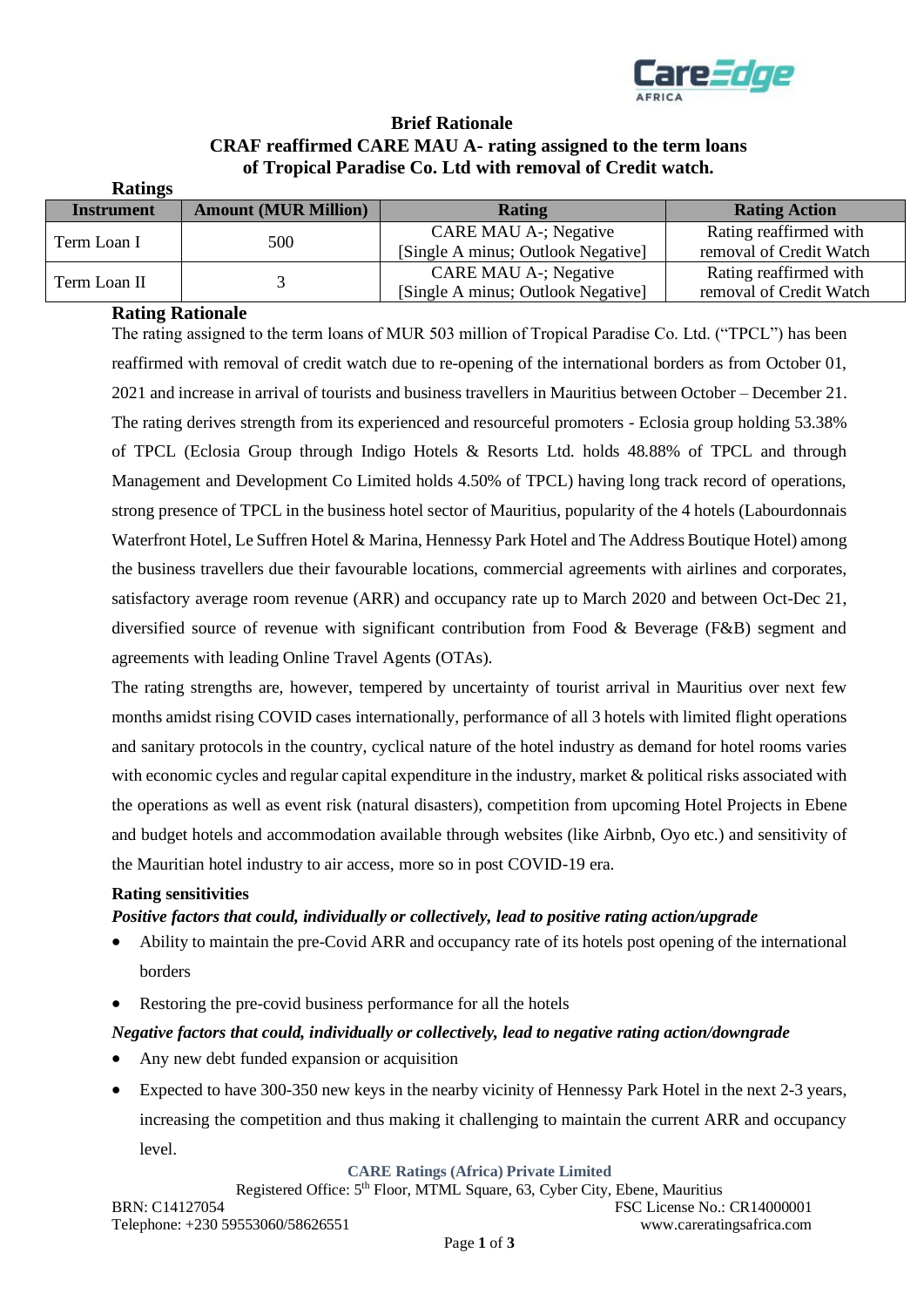

## **BACKGROUND**

Tropical Paradise Co. Ltd. ("TPCL") was incorporated in 1994 by Eclosia Group, to develop and operate business and city hotels in business districts of Mauritius. Eclosia through its subsidiary companies Indigo Hotels & Resorts Ltd. (48.88%) and Management and Development Co Limited (4.50%) holds controlling stake in TPCL. The other shareholders are Swan Life Ltd. (11.76%), ENL Limited (13.37%), Promotion and Development Ltd. (12.00%) and others (14.01%). TPCL is listed in the Stock Exchange of Mauritius.

TPCL currently owns and manages 4 properties in Mauritius. As on December 2021, TPCL has 367 hotel rooms in Mauritius. The properties of TPCL are extremely popular among business travellers, given their location, amenities provided and attractive price range.

FY20 & FY21 was clouded by the unprecedented situation deriving from COVID-19. The COVID-19 impact started in February 2020 with significant booking cancellations in addition to all the bookings that did not materialize due to the pandemic. The situation continued in FY21 with a second lockdown in March 2021.

During FY21, TPCL posted a revenue of MUR 199 million and loss of MUR 164 million. Major revenue generation is through its Food & Beverages section, including Banqueting and conferences (80%) and the balance contribution of revenue mainly from its rooms division and Spa and Wellness club. TPCL has paid all interest that were initially deferred on the term loan till date. Gearing was at 0.84x as on June 30, 2021, with the Covid-19 Special Relief Programme (0.60x as on June 30, 2019).

During last year, TPCL Group has been able to reduce its operational cost significantly. For Q1FY22, TPCL Group posted a revenue of MUR 70 million and has incurred a loss before tax of MUR 56 million.

During discussion, TPCL's management explained that the company has unutilized overdraft facility of MUR 64 million (overdraft facility – MUR 207 million), to meet its fixed expenses and interest payments. TPCL's management has informed CRAF that MCB has sanctioned a banking facility of MUR 210 million  $(Q<sub>1.5</sub>% p.a.)$  under the 'Bank of Mauritius Covid-19 Support Programme'. TPCL has availed MUR 110 million and have a balance of MUR 100 million unutilised.

With the Mauritian borders opened recently in October 2021, without quarantine protocol, the management is expecting its financial situation to improve despite the challenging economic environment.

#### **Disclaimer**

CARE Ratings (Africa) Private Limited ("CRAF")'s ratings are opinions on the likelihood of timely payment of the obligations under the rated instrument and are not recommendations to sanction, renew, disburse or recall the concerned bank facilities or to buy, sell or hold any security. CRAF's ratings do not convey suitability or price for the investor. CRAF's ratings do not constitute an audit on the rated entity. CRAF has based its ratings/outlooks on information obtained from sources believed by it to be accurate and reliable. CRAF does not, however, guarantee the accuracy, adequacy or completeness of any information and is not responsible for any errors or omissions or for the results obtained from the use of such information. Most entities whose bank facilities/instruments are rated by CRAF have paid a credit rating fee, based on the amount and type of bank facilities/instruments. CRAF may also have other commercial transactions with the entity.

In case of partnership/proprietary concerns, the rating /outlook assigned by CRAF is, inter-alia, based on the capital deployed by the partners/proprietor and the financial strength of the firm at present. The rating/outlook may undergo change in case of withdrawal of capital or the unsecured loans brought in by the partners/proprietor in addition to the financial performance and other relevant factors. CRAF is not responsible for any errors and states that it has no financial liability whatsoever to the users of CRAF's rating. CRAF's ratings do not factor in any rating related trigger clauses as per the terms of the facility/instrument, which may involve acceleration of payments in case of rating downgrades. However, if any such clauses are introduced and if triggered, the ratings may see volatility and sharp downgrades.

**CARE Ratings (Africa) Private Limited**